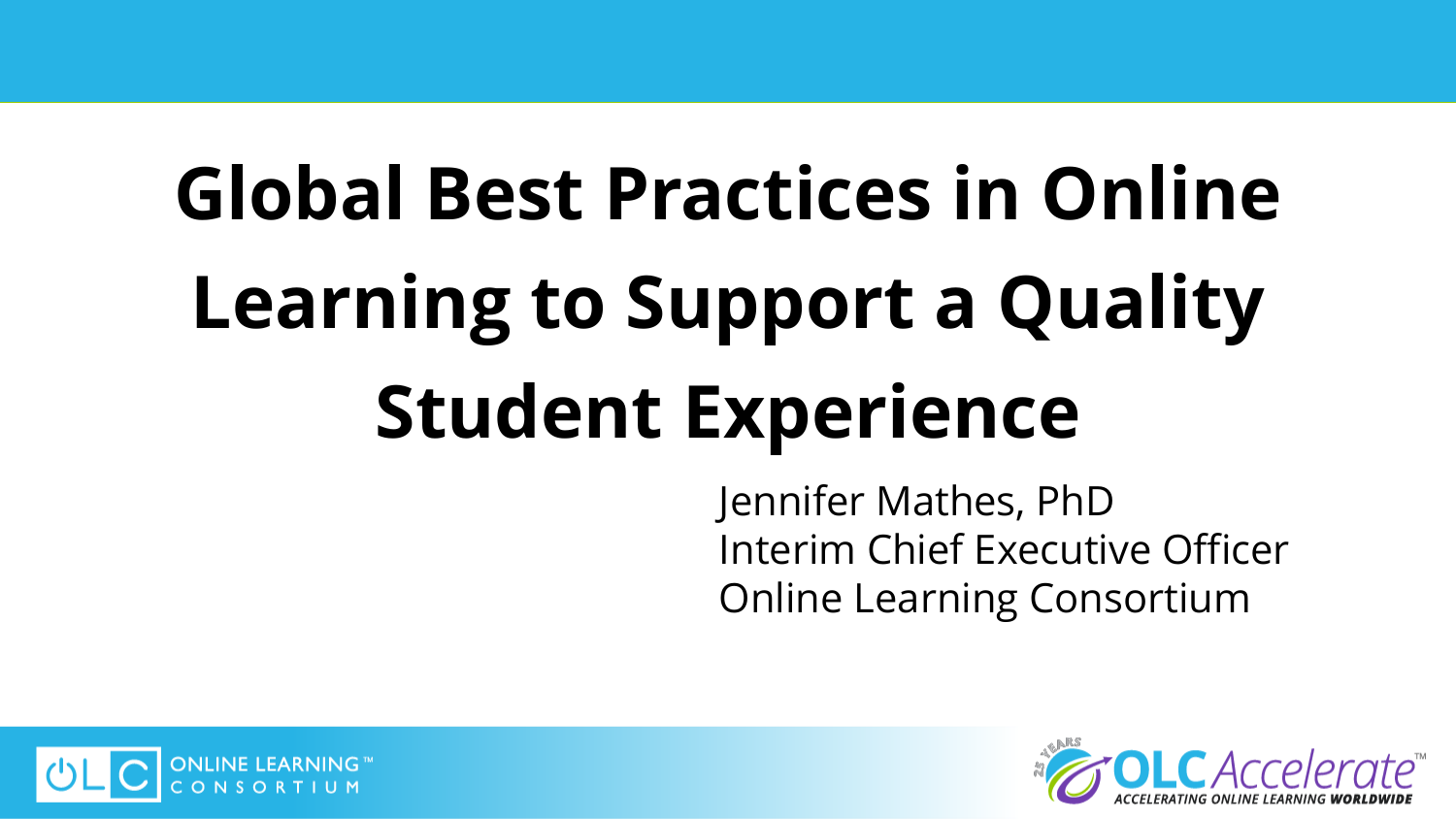## Background

In the United States there is an increase in online learning offerings at the same time those institutions are experiencing a drop in their total student populations (Seaman, Allen & Seaman, 2018)

Other regions using online learning as a strategy to expand their reach (Trines, 2018)



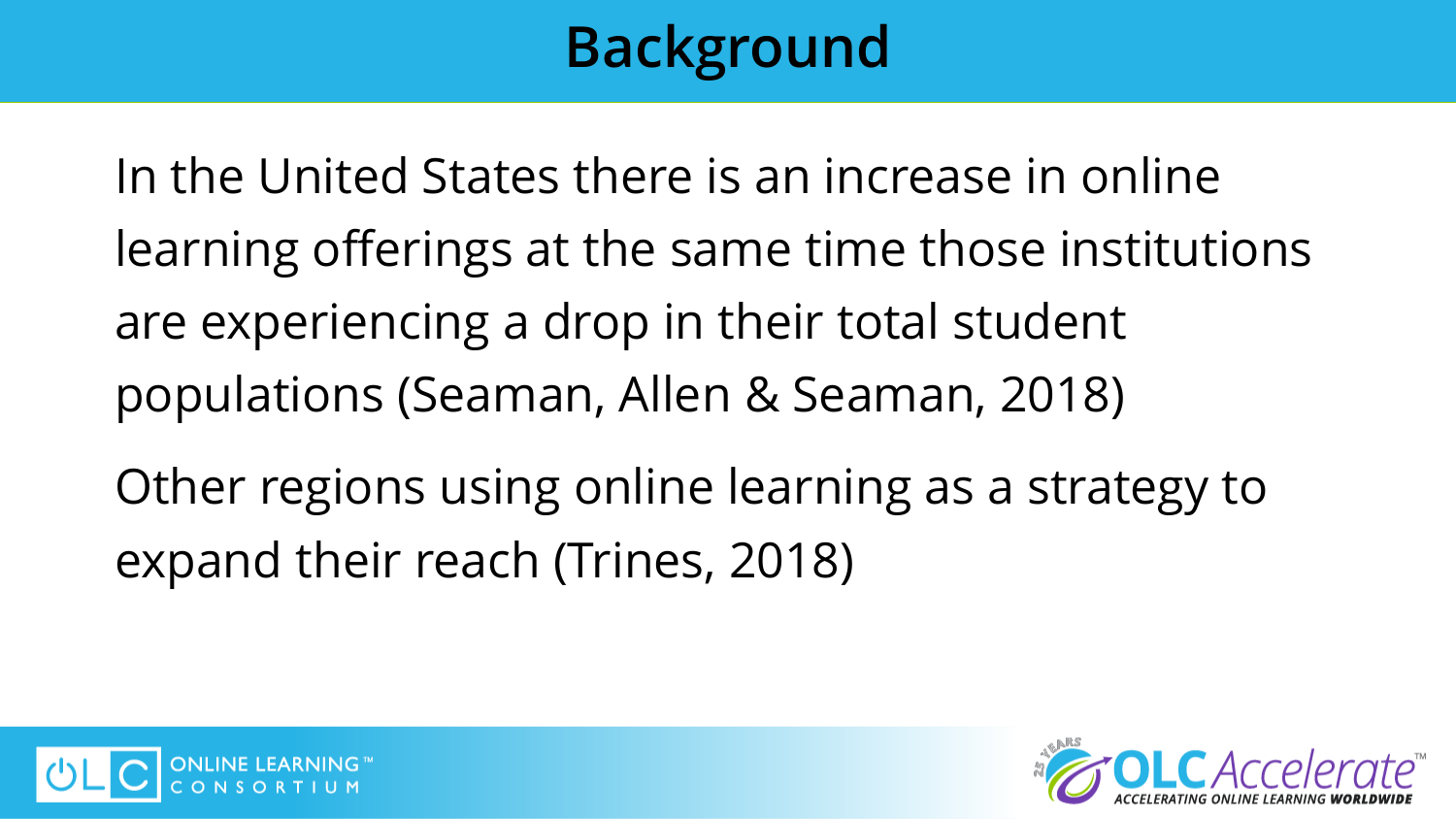## Quality

- Implementation of best practices not consistent
	- Delivery mode varies
	- Lack of training
	- Education on effectiveness
- Use of quality assurance frameworks varies



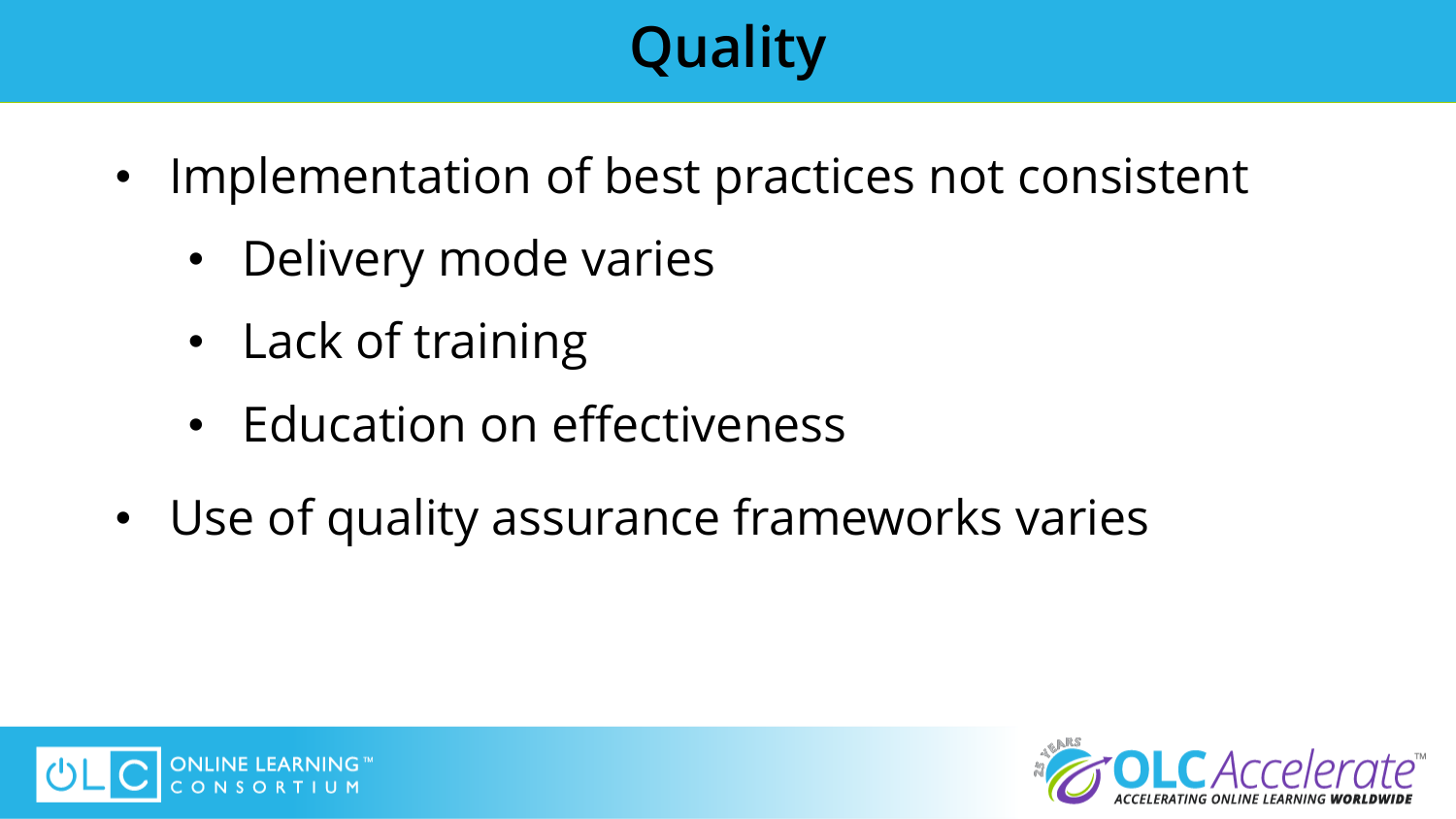#### Importance

- Lack of quality or consistency in online learning leads to criticism
- Ability to serve students in a wider geographic region
- Increased global competition
- Concern for student success



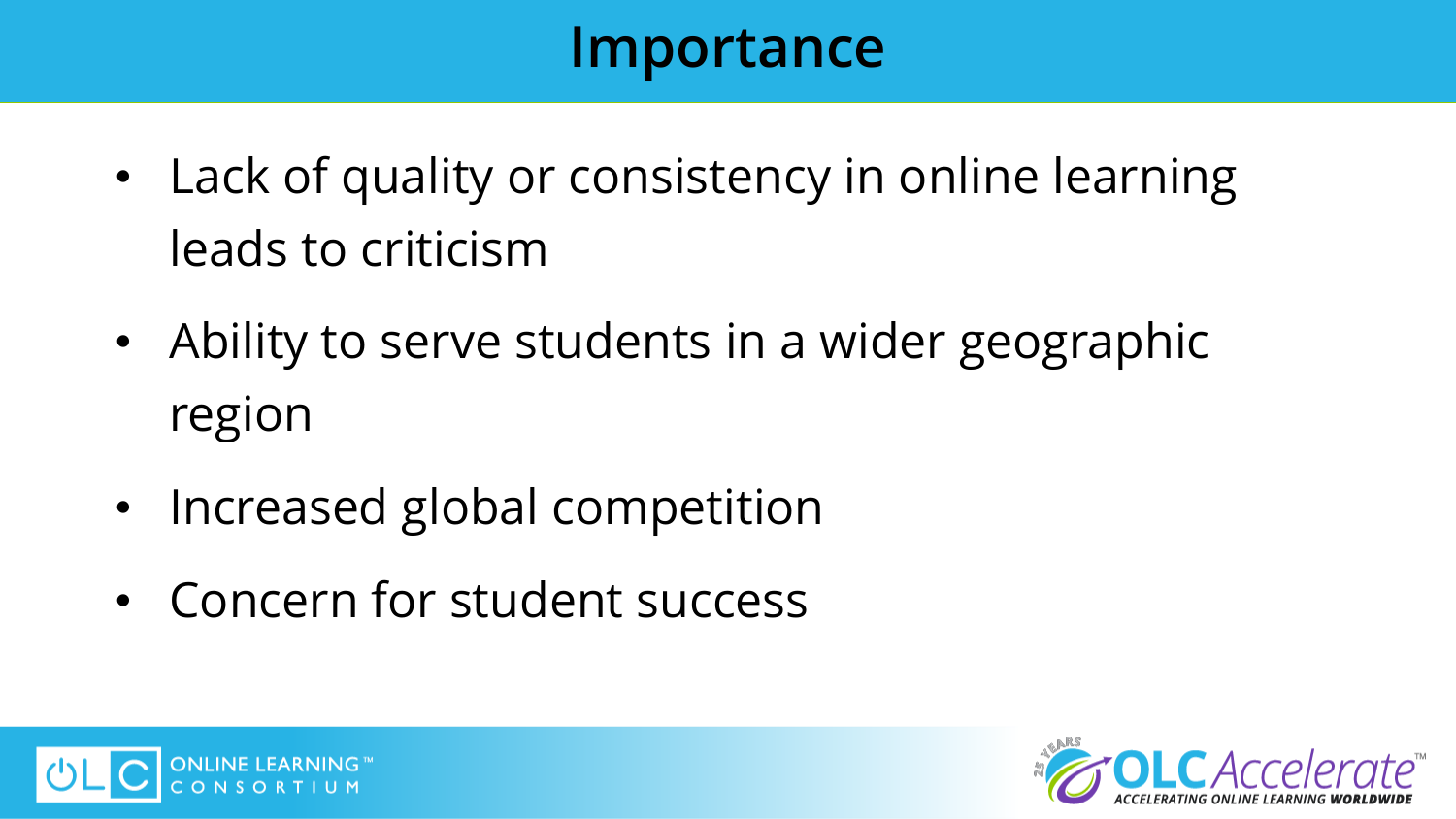## Quality Assurance Frameworks

- Countries where online learning is widely accepted, tend to have some type of quality framework
- May rely on standards identified for traditional learning
- Institutions that validate online learning quality:
	- Use credible framework
	- Modify an existing framework
	- Develop a framework in-house



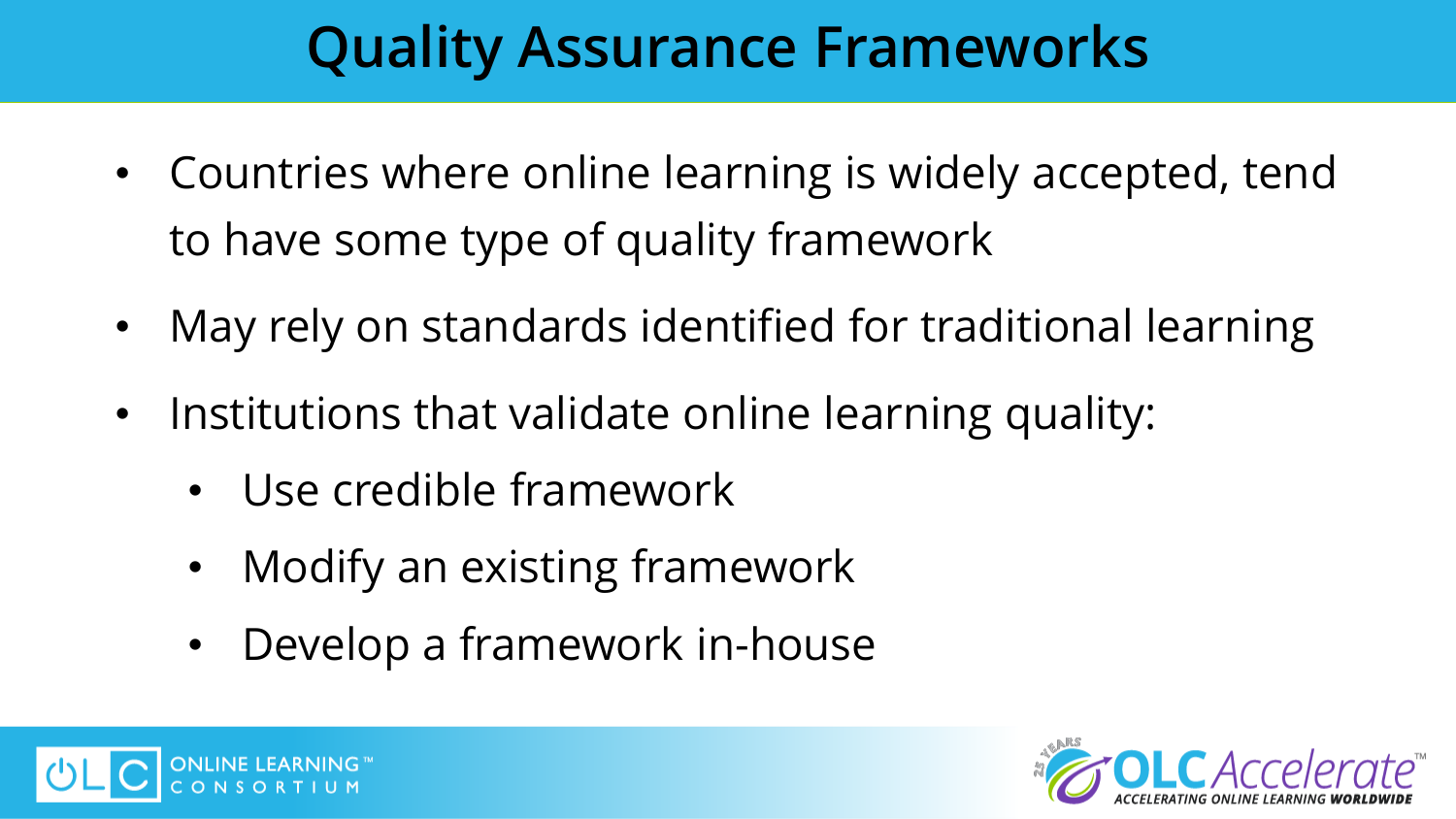### Program Level Frameworks

- The Online Learning Consortium (OLC)
- European Association of Distance Teaching Universities (EADTU)
- Quality Matters (QM)
- African Council for Distance Education (ACDE)



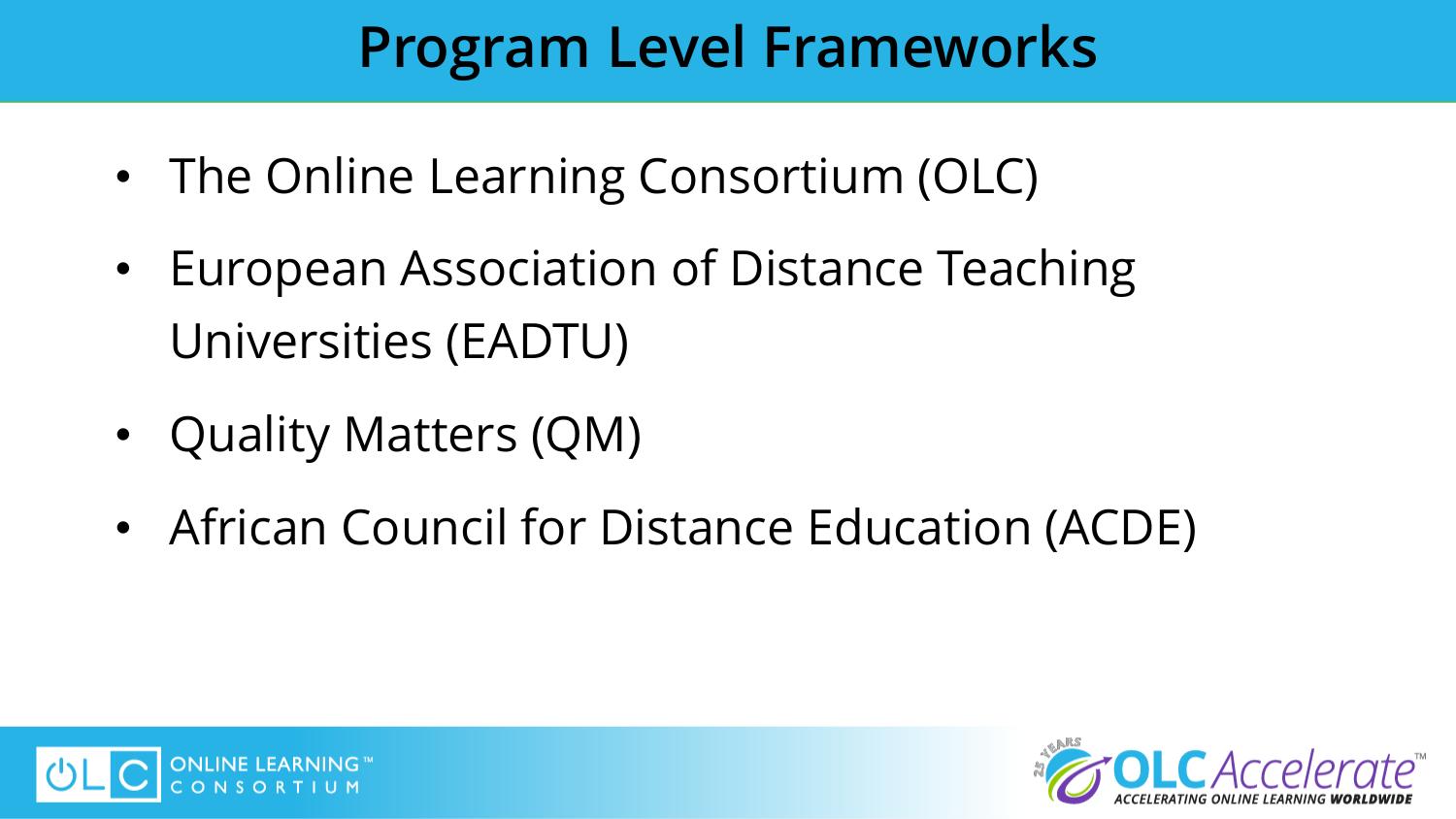## Course Design Rubrics

- OLC
- QM
- Australasian Society for Computers in Learning in Tertiary Education (ASCILITE)



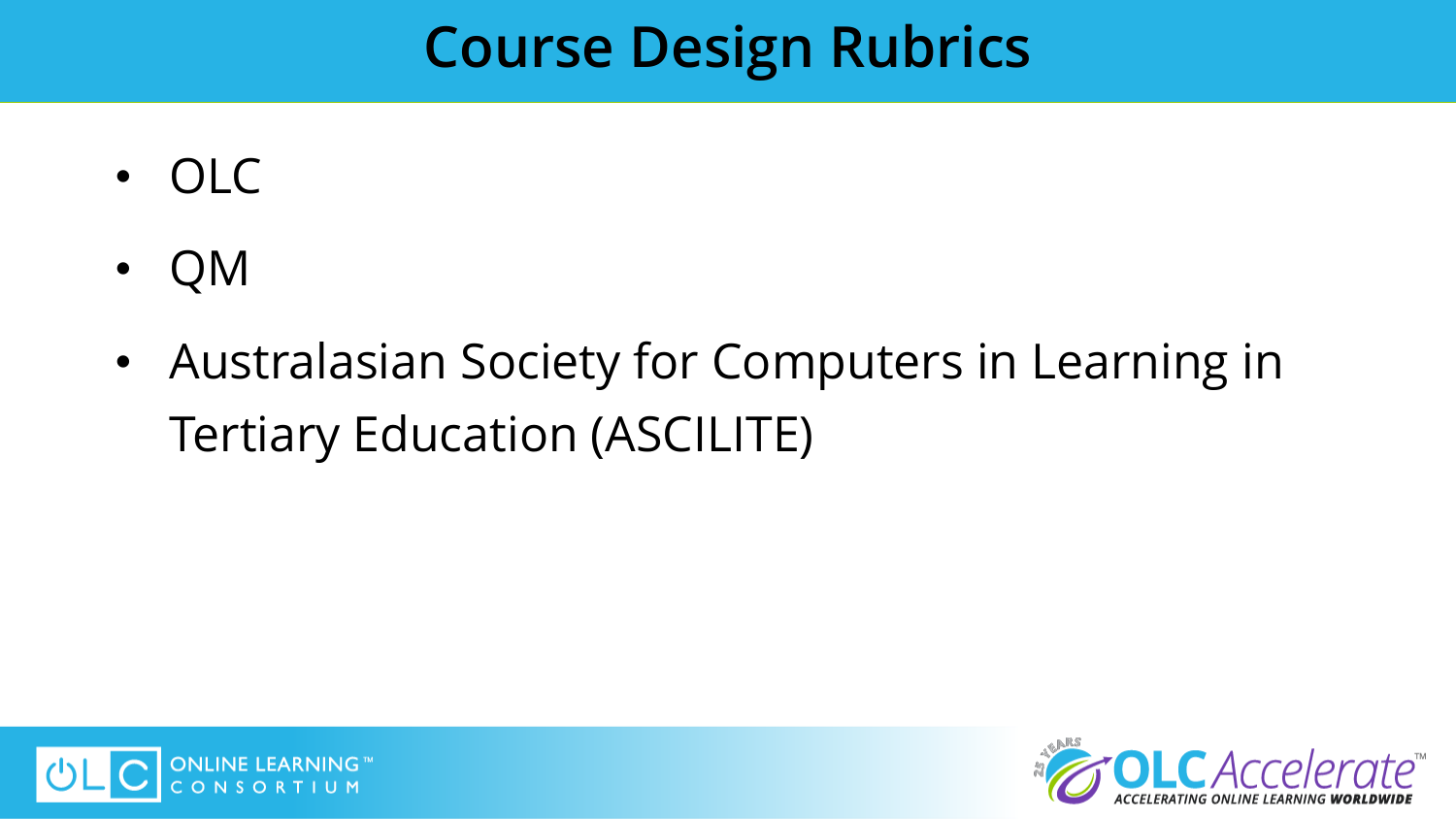### **Conclusions**

- Need for institutions to identify and implement quality standards included in a quality framework
	- Use as a baseline for improvement
	- Reflect institution's commitment to quality



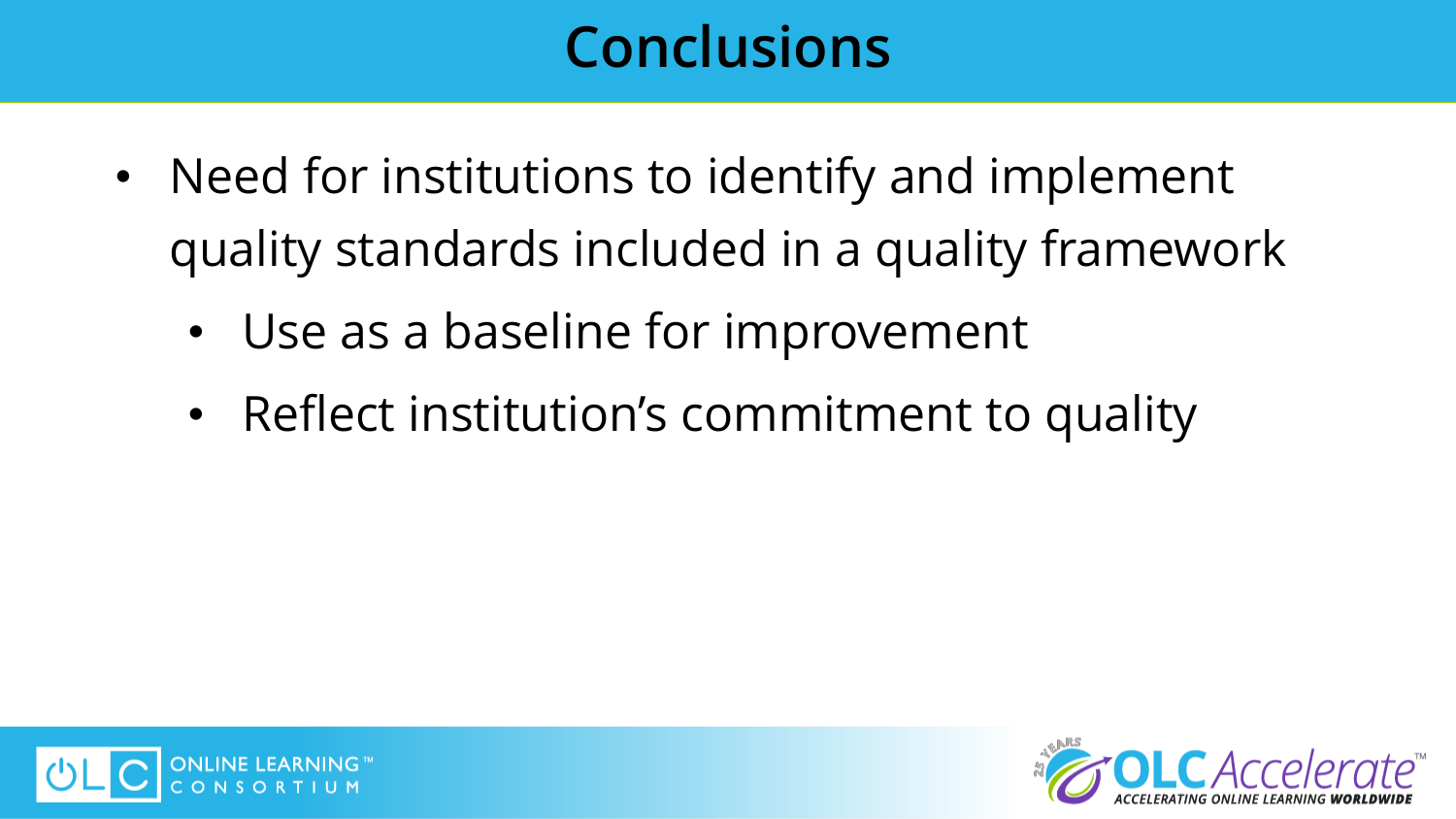#### Questions?



[This Photo](http://www.thecryptocrew.com/2013/03/a-list-of-questionable-publishers.html) [by Unknown Author is licensed under CC BY-NC-](https://creativecommons.org/licenses/by-nc-nd/3.0/)ND